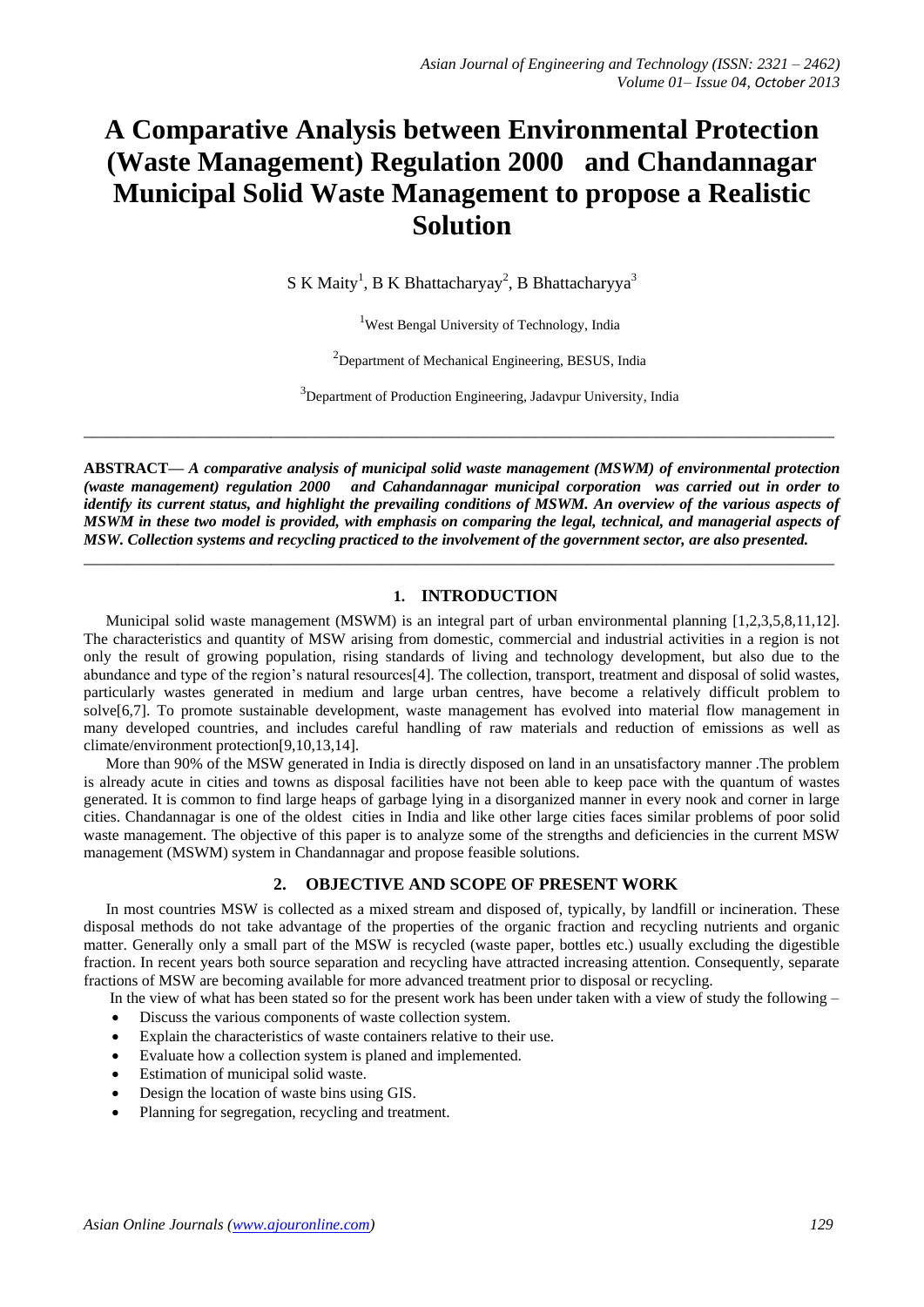# **3. COMPARISON**

In this section of this proposed work, comparative analysis is done between the Environmental Protection Regulation 2000 and Solid Waste Management of Chandannagar Municipality.

## *3.1 Generating Waste*

*Environmental Protection (Waste Management) Regulation 2000*

*(1)* If waste is, or may be, generated under the authority, program or approval, the administering authority—

*(a)* Must consider the following issues—

*(i)* Segregation of the waste;

- *(ii)* Emission controls;
- *(iii)* Storage of the waste;
- *(iv)* Monitoring and reporting of matters concerning the waste; and

*(b)* Must have regard to any cleaner production program prepared to address the waste generation; and

*(c)* Must have regard to the application of the waste management hierarchy and principles to management of the waste; and

*(d)* Must have regard to any waste management strategic plan in force for the local government area in which the waste is, or may be, generated or dealt with.

*In this section—*

"Cleaner production program" means a program to identify and implement ways of improving a production process so that the process—

*(a)* Uses less energy, water or another input; or

*(b)* Generates less waste; or

*(c)* Generates waste that is less environmentally harmful.

## *Chandannagar Municipal Corporation in context of Generating Waste*

Solid waste management is a statutory function and Chandannagar Municipal Corporation is responsible for the management of MSW generated in the city. Now Chandannagore subdivision is a subdivision of the Hooghly district in the state of West Bengal, India. It consists of Chandannagor Municipal Corporation and three municipalities (Bhadreswar, Champdani and Trakeswar) and three community development blocs: Haripal, Singur and Trakeswar. The three blocks contain 41 gram panchayats and one census town. The subdivision has its headquarters at Chandannagar.

Following table (Table 1) shows the statistical information of different sources for waste generation in Chandannagar Municipal Corporation

| <b>Serial</b><br>No | Ward<br><b>Number</b> | Number of<br><b>Market</b> | Population |
|---------------------|-----------------------|----------------------------|------------|
| $\mathbf{1}$        | 6                     | $\mathbf{1}$               | 4688       |
| 2                   | 8                     | 1                          | 7632       |
| 3                   | 18                    | 1                          | 5453       |
| 4                   | 21                    | 1                          | 5919       |
| 5                   | 23                    | 1                          | 4202       |
| 6                   | 30                    | 1                          | 4994       |
| 7                   | 31                    | $\mathbf{1}$               | 3321       |

# TABLE I.

## *3.2 Collection of Municipal Solid Waste*

*Environmental Protection (Waste Management) Regulation 2000*

*(a*) Littering of municipal solid waste shall be prohibited in cities, towns and in urban areas notified by the State Governments To prohibit littering and facilitate compliance, the following steps shall be taken by the municipal authority, namely :-

*i)* Organising house-to-house collection of municipal solid wastes through any of the methods, like community bin collection (central bin), house-to-house collection, collection on regular pre-informed timings and scheduling by using bell ringing of musical vehicle (without exceeding permissible noise levels);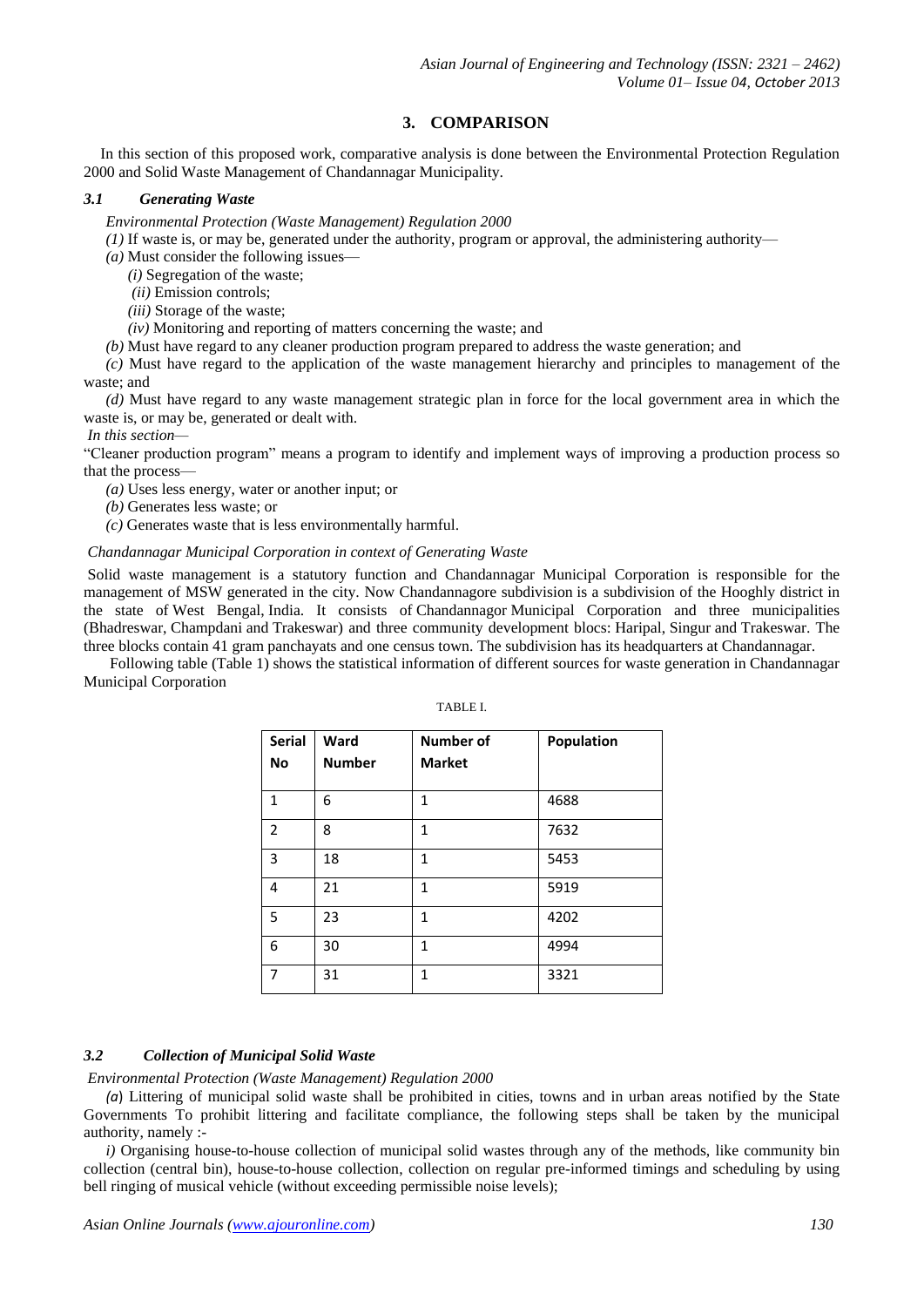*ii*) Devising collection of waste from slums and squatter areas or localities including hotels, restaurants, office complexes and commercial areas;

*iii*). Wastes from slaughter houses, meat and fish markets, fruits and vegetable markets, which are biodegradable in nature, shall be managed to make use of such wastes;

*iv*) Bio-medical wastes and industrial wastes shall not be mixed with municipal solid wastes and such wastes shall follow the rules separately specified for the purpose;

*v*) Collected waste from residential and other areas shall be transferred to community bin by hand-driven containerised carts or other small vehicles;

*vi).* Horticultural and construction or demolition wastes or debris shall be separately collected and disposed off following proper norms. Similarly, wastes generated at dairies shall be regulated in accordance with the State laws;

*vii).* Waste (garbage, dry leaves) shall not be burnt;

*viii*) Stray animals shall not be allowed to move around waste storage facilities or at any other place in the city or town and shall be managed in accordance with the State laws.

*(b).* The municipal authority shall notify waste collection schedule and the likely method to be adopted for public benefit in a city or town.

#### *Chandannagar Municipal Corporation in context of Collection of Municipal Solid Waste*

Waste collection is inadequate, in which a large percentage about 10% remains either in the places where it originates or staying longer in the collection points leading to a number of environmental and health hazards e.g. dust, smell, smokes from burning etc. Furthermore, the mounds of waste stored become breeding grounds for disease carrying flies, cockroaches, mosquitoes and rats and thus creating health risks.

Due to climatic factors like high temperature and humidity along with high organic matter content, MSW decomposes rapidly resulting in unhygienic conditions. Hence in most areas, collection has to be done on a daily basis. Currently, different collection methods are being used in Chandannagar Municipal Corporation and include: house-tohouse collection (primary collection), and collection from roadside storage areas (3-sided enclosures). The remaining waste is disposed on vacant land and in canals. There are numbers of big dust bins in several areas of the city and several wards share each big dust bins. Garbage is accumulated in this bin from adjacent areas. In each block three sweepers are working. For garbage collection procedure, 250 persons are involved. They are involving in sweeping the roads and collecting the garbage and transferring the waste into the bins. The collection of waste from these dust bins is frequently done where numbers of sweepers involved are more. The collected garbage is carried by small cart, tractors or trucks which are dedicated for collection purpose.

#### *3.3 Segregation of Municipal Solid Wastes Environmental Protection (Waste Management) Regulation 2000*

In order to encourage the citizens, municipal authority shall organise awareness programmes for segregation of wastes and shall promote recycling or reuse of segregated materials. The municipal authority shall undertake phased programme to ensure community participation in waste segregation. For this purpose, regular meetings at quarterly intervals shall be arranged by the municipal authorities with representatives of local resident welfare associations and non-governmental organizations.

#### *Chandannagar Municipal Corporation in the context of segregation of Municipal Solid Waste*

Wastes produced in the house are called household wastes. It is classified as dry waste, wet waste and hazardous wastes. Plastic, packing materials, and pieces of glass are not bio-degradable, that is, they do not decay or decompose. They are called dry waste. The left over vegetables, unconsumed food, fruits, flowers, meat, and bones are biodegradable and are known as wet wastes. Used battery cells, paint boxes, chemicals, pesticides, used syringes, unused and outdated medicines and so on are called hazardous wastes.

But Chandannagar Municipal Corporation is not taking any steps for segregation or classified as dry waste, wet waste and hazardous wastes. Also they are not organising awareness programmes for segregation of wastes and shall promote recycling or reuse of segregated materials.

#### *3.4 Storage of Municipal Solid Wastes*

#### *Environmental Protection (Waste Management) Regulation 2000*

Municipal authorities shall establish and maintain storage facilities in such a manner as they do not create unhygienic and insanitary conditions around it. Following criteria shall be taken into account while establishing and maintaining storage facilities, namely -

*(a).* Storage facilities shall be created and established by taking into account quantities of waste generation in a given area and the population densities. A storage facility shall be so placed that it is accessible to users;

*(b).* Storage facilities to be set up by municipal authorities or any other agency shall be so designed that wastes stored are not exposed to open atmosphere and shall be aesthetically acceptable and user-friendly;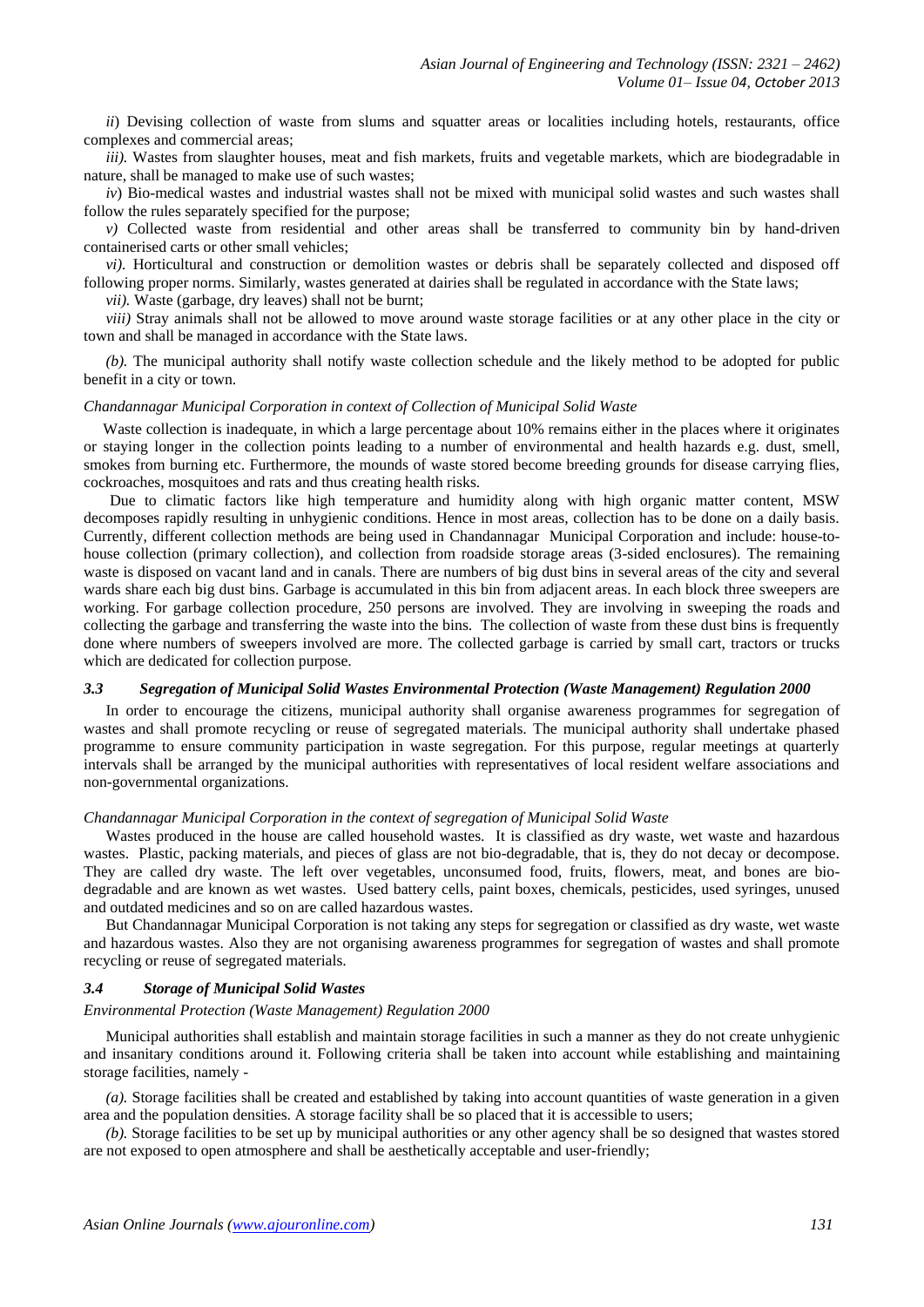*(c).* Storage facilities or 'bins' shall have 'easy to operate' design for handling, transfer and transportation of waste. Bins for storage of bio-degradable wastes shall be painted green; those for storage of recyclable wastes shall be printed white and those for storage of other wastes shall be printed black;

*(d).* Manual handling of waste shall be prohibited. If unavoidable due to constraints, manual handling shall be carried out under proper

## *Chandannagar Municipal Corporation in the context of storage of Municipal Solid Wastes*

Chandannagar Municipal Corporation has provided several roadside storage areas (3-sided enclosures). in the form of large masonry storage enclosures, and dumpers for temporary storage of MSW, which is collected from the city during secondary collection. Large masonry storage enclosures are open spaces enclosed on three sides with a masonry wall and located in congested areas with narrow winding streets. Waste is brought to these depots in handcarts during primary collection while trucks can drive into these areas and pick-up waste from here for disposal to the landfill site. These large storage enclosures can also be thought of as transfer stations even though they are not formally designed for compaction, nor do they have equipment for separation or processing.

#### *3.5 Transportation of Municipal Solid Wastes*

#### *Environmental Protection (Waste Management) Regulation 2000*

Vehicles used for transportation of wastes shall be covered. Waste should not be visible to public, nor exposed to open environment preventing their scattering. The following criteria shall be met, namely:-

*(a).* The storage facilities set up by municipal authorities shall be daily attended for clearing of wastes. The bins or containers wherever placed shall be cleaned before they start overflowing;

*(b*.) Transportation vehicles shall be so designed that multiple handling of wastes, prior to final disposal, is avoided.  *Chandannagar Municipal Corporation in the context of transportation of Municipal Solid Wastes*

 A part from absence or improper locations for transfer stations for solid waste collection, the routing system for vehicles in Chandannagar has a lot to be desired. Some areas of the city are extremely difficult to access by refuse collection vehicles; waste is transported to a collection point. In those situations, the vehicles make one trip or two instead of three times a week as per requirements. Thus, much waste remains uncollected.

 Collected garbage is transported to the disposal areas in specific manner. It starts from small dumper and ends into big dust bins. Among the collected garbage, both degradable and non-degradable wastes are present. It is alarming that several plastic products are dumped into the dust bins. Several types of vehicles are used for transporting garbage to disposal sites which are as follows:

i) Tri cycle cart

ii) Tractor

Three tri cycle carts are provided in each ward for collection of garbage from door to door. But in market area extra two tri cycle carts are provided. There are 22 tractors which are used for transporting garbage from different areas. The tractors carrying waste are not covered or partially covered during the journey and waste tends to spill on the roads. The loading and unloading of waste is done through manual as well as mechanical system.

# *3.6 Processing of Municipal Solid Waste Environmental Protection (Waste Management) Regulation 2000*

 Municipal authorities shall adopt suitable technology or combination of such technologies to make use of wastes so as to minimize burden on landfill. Following criteria shall be adopted, namely:-

(a). The biodegradable wastes shall be processed by composting, vermicomposting, anaerobic digestion or any other appropriate biological processing for stabilization of wastes.

(b). Mixed waste containing recoverable resources shall follow the route of recycling. Incineration with or without energy recovery including pelletisation can also be used for processing wastes in specific cases. Municipal authority or the operator of a facility wishing to use other state-of-the-art technologies shall approach the Central Pollution Control Board to get the standards laid down before applying for grant of authorisation.

#### *Chandannagar Municipal Corporation in the context of processing of municipal solid waste*

Normally the collected garbage is disposed without treatment and recycling. Hence a threat to the environment and pose health risks to the inhabitants. For this reason, the biodegradable wastes shall be processed by composting, vermicomposting, anaerobic digestion or any other appropriate biological processing for stabilization of waste.

#### *3.7 Municipal Solid Waste Recycling*

"Recycling" means the process of transforming segregated solid wastes into raw materials for producing new products, which may or may not be similar to the original products. Recycling systems, even though unorganized, are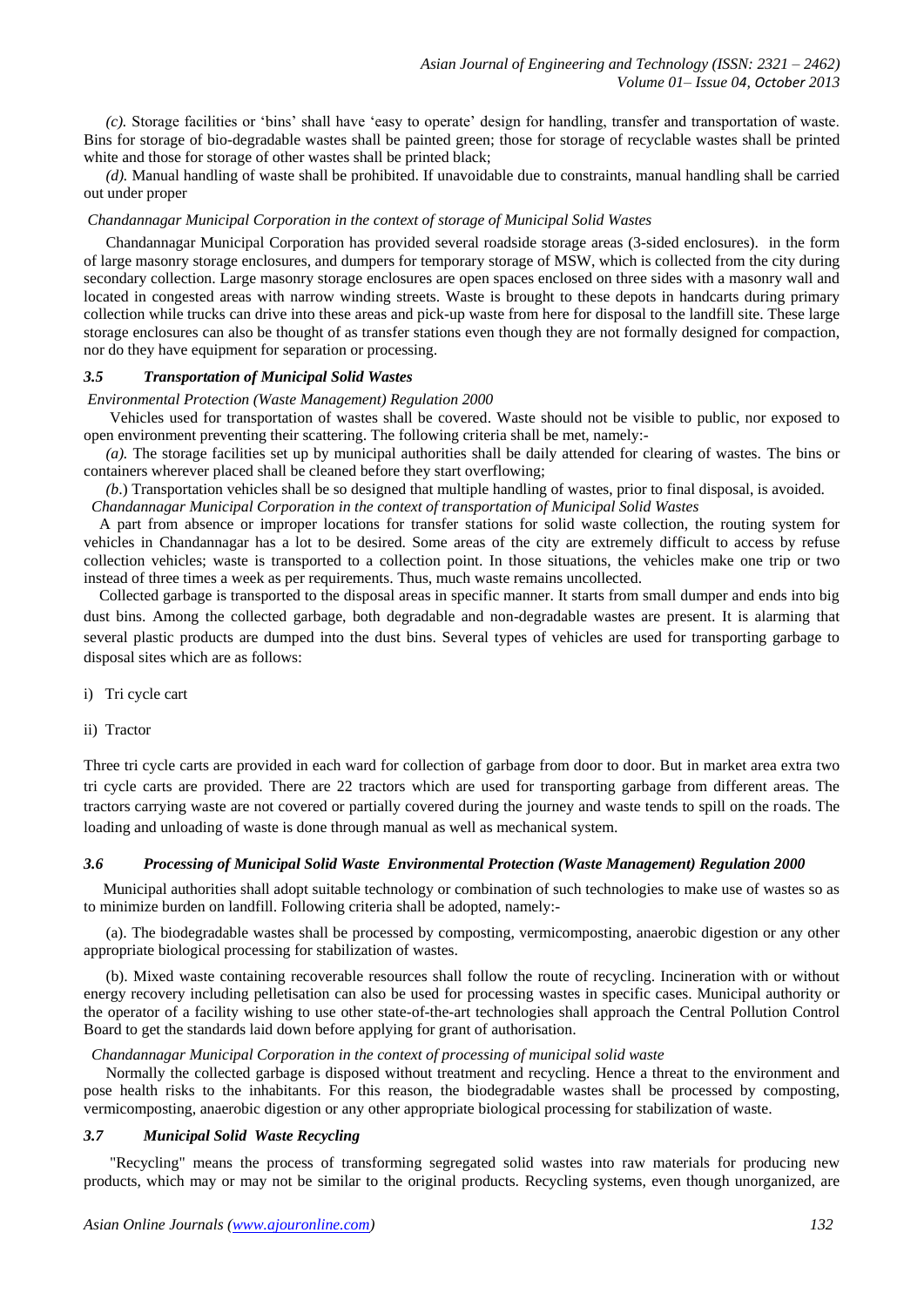often well Established in developing countries. The major characteristics of waste recycling systems existing in Chandannagar municipal corporation area are:

*(a)* Newspapers, old bottles, and metals are sold from or reused in households.

(b). Waste pickers sort recyclable or saleable materials from the refuse heaps or vats.

(c). Waste collectors spend 25–30% of their time sorting saleable materials from refuse both at the collection points and the disposal site.

*(d).* Many residents of poor communities in the vicinity of the dumping site or disposal area scavenge for their livelihood.

*(e).* Waste pickers and waste collectors sell the assorted materials to middleman buyers who often perform some simple sorting and cleaning.

*(f).* Middlemen buyers sell to wholesalers or large dealers, and some components of waste are cycled back to primary industries.

## *3.8 Disposal of Municipal Solid Wastes Environmental Protection (Waste Management) Regulation 2000*

 Land filling shall be restricted to non-biodegradable, inert waste and other waste that are not suitable either for recycling or for biological processing. Land filling shall also be carried out for residues of waste processing facilities as well as pre-processing rejects from waste processing facilities. Land filling of mixed waste shall be avoided unless the same is found unsuitable for waste processing.

#### *. Chandannagar Municipal Corporation in the context of Disposal of wastes*

Bulldozers at the disposal area are used to spread and level the garbage. There is no restriction for non-biodegradable, inert waste and other waste that are not suitable either environment and pose health risks to the inhabitants. For this reason, the selection of sites where to dispose the waste has to be done scientifically with a number of feasibility studies.

## **4. RESULT AND DISCUSSION**

From the above comparison it was found that for proper solid waste management, all ward wise estimation of quantity of solid waste is necessary. If the quantity of solid waste in each ward is known, it can be distributed the number of sweeper in each block for 100% collection and number of vehicle as per required. Then segregation is necessary for non hazardous wastes. The most important thing is the location of waste bins for proper utilise and easy to transfer of garbage. Another thing is that biodegradable wastes shall be processed by composting, vermicomposting, anaerobic digestion or any other appropriate biological processing for stabilization of wastes.

#### *A. Block Wise Estimation of Solid Waste*

Major sources of MSW in the Chandannagar Municipal Corporation area are residential areas, commercial/market areas, offices and institutions. So, for accurate estimation of quantity of municipal solid waste in each ward, it is necessary to know the number of house in each ward, number of market in each ward, number of office and institution in each ward. Form this figure it can be calculated the quantity of waste generation in each ward.

#### *B. Segregation of solid waste*

 In all parts of the Chandannagar, people by and large do salvage re-usable or saleable material from waste and sell it for a price, e.g. newspaper, glass bottles, empty tins, plastic bags, old clothes etc., and to that extent such reusable / recyclable waste material is not thrown out for disposal. However, a lot of recyclable dry waste such as waste paper, plastic, broken glass, metal, packaging material etc., is not segregated and is thrown on the streets along with domestic / trade / institutional waste. Such waste is picked up to some extent by poor rag picker for their livelihood. At times they empty the dustbins and spread the contents around for effective sorting and collection. By throwing such recyclable material on the streets or into a common dustbin, the quality of recyclable material deteriorates as it gets soiled by wet waste, which often contains contaminated and hazardous waste.

The Local Bodies may actively associate resident associations, trade and industry associations, Central Organization's and NGO's in creating awareness among the people to segregate recyclable material at source and hand it over to a designated identified waste collector. The local body may give priority to the source segregation of recyclable waste by shops and establishments and later concentrate on segregation at the household level. The upgraded rag-pickers on becoming door-step waste-collectors may be given an identity card by the NGO's organizing them so that they may have acceptability in society. The local body may notify such an arrangement made by the NGO's and advise the people to cooperate. This arrangement could be made on "no payment on either side basis" or people may negotiate payment to such waste collectors for the doorstep service provided to sustain their efforts.

#### *C. Design the Location of Waste Bins*

The collection points were found to be arbitrarily located while the traditional method of selection them was not a scientific one. There is no background information collected to support the sitting of the collection points. In general, the